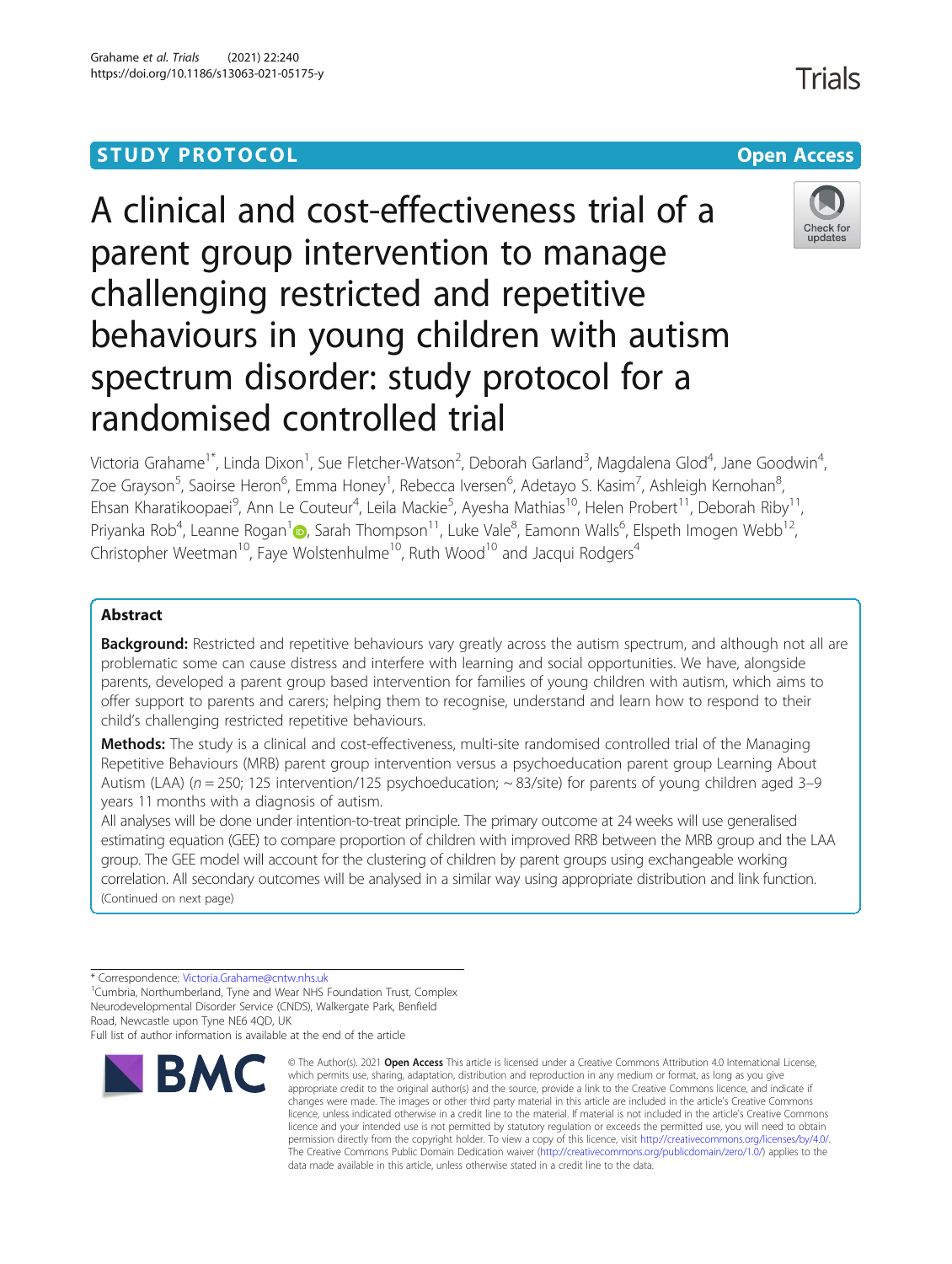#### (Continued from previous page)

The economic evaluation will be conducted from the perspective of both NHS costs and family access to local community services. A 'within trial' cost-effectiveness analysis with results reported as the incremental cost per additional child achieving at least the target improvement in CGI-I scale at 24 weeks.

Discussion: This is an efficacy trial to investigate the clinical and cost-effectiveness of a parent group based intervention designed to help parents understand and manage their child's challenging RRB. If found to be effective, this intervention has the potential to improve the well-being of children and their families, reduce parental stress, greatly enhance community participation and potential for learning, and improve longer-term outcomes.

Trial registration: Trial ID: [ISRCTN15550611](https://doi.org/10.1186/ISRCTN15550611) Date registered: 07/08/2018. Sponsor and Monitor: Cumbria, Northumberland, Tyne and Wear NHS Foundation Trust R&D Manager Lyndsey Dixon, Address: St Nicholas Hospital, Jubliee Road, Gosforth, Newcastle upon Tyne NE3 3XT, [lyndsey.dixon@cntw.nhs.uk,](mailto:lyndsey.dixon@cntw.nhs.uk) Tel: 0191 246 7222

Keywords: Autism spectrum disorder, Randomised controlled trial, Restricted and repetitive behaviours, Parentmediated intervention

## Introduction

## Background

Autism spectrum disorder (hereafter, 'autism') is a lifelong neurodevelopmental condition affecting 1–2% of the population, with profound impact on diagnosed individuals, families, and society [\[1,](#page-11-0) [2\]](#page-11-0). Restricted and repetitive behaviours (RRB) are one of two key behavioural domains required for a diagnosis of autism [\[3](#page-11-0)]. They include repetitive motor mannerisms, rigid adherence to specific routines, highly circumscribed interests and extreme responses to everyday sensory experiences. Some RRBs are reported by autistic adults to be enjoyable, functional and helpful. They may provide a basis for friendship and can also build areas of strength, supporting skill development and yielding employment opportunities [[4](#page-11-0), [5\]](#page-11-0). However, RRB may also be outward signs of anxiety or distress, deserving of attention and care from others [\[6](#page-11-0)]. In some cases, RRB in children can have a distressing and negative impact for the child and their family members [\[7\]](#page-11-0). RRB can interfere with learning opportunities, community participation, aspects of health such as sleep and nutrition, and deplete child, parent, and sibling wellbeing [\[8](#page-11-0)]. Examples observed by practitioners include an elaborate and rigid bedtime routine lasting 3 h or more, a restricted diet of only 5 different foods and a repetitive pattern of pinching members of the public.

Here we use the term 'challenging RRB' to describe behaviours that fit the diagnostic description of a restricted and repetitive behaviour and that cause significant challenges for the child and in daily family life. A recent meta-analysis indicates that parents of autistic children experience higher levels of stress than parents of children with other disabilities and that stress is highly correlated with the presence of challenging RRB [[9\]](#page-11-0). The impact is greater if parents/carers are not able to access appropriate advice and support [\[6](#page-11-0)]. Challenging RRB may also incur direct risk of injury for the autistic child

[[6\]](#page-11-0). They can take up large amounts of time, interfere with the child's ability to engage in everyday living activities (e.g. personal care, mealtimes) and reduce access to learning [\[10](#page-11-0)–[14\]](#page-11-0). Challenging RRBs are associated with increased rates of disruptive behaviours and aggression to others, which can further isolate the child and family and contribute to negative stigma [[15](#page-11-0), [16](#page-11-0)].

Parents report they do not receive specific professional advice on how to recognise or understand their child's challenging RRB [\[17\]](#page-11-0). It is therefore critical that parents are supported to understand the different forms, functions and impact of RRB. They need to be able to distinguish possible underlying reasons for RRB and to identify those RRB that have the potential for deleterious impact on their child. They require evidence-based, effective and efficient strategies to specifically address challenging RRB. Such interventions, if found to be effective, have the potential to improve the well-being of autistic children and their families, reduce parental stress, greatly enhance community participation and potential for learning and improve longer-term outcomes.

In the UK, the National Service Framework for Disabled Children and Young People and those with Complex Health Needs highlights the potential impact of care for parents of children with autism, and the need for effective and efficient, evidence-based parent training interventions [[18\]](#page-11-0). The evidence base for the effectiveness of parent-mediated interventions for young children with autism has been reported [[19](#page-11-0)]. However, to date, most autism-specific early intervention programmes focus on social communication and rarely consider challenging repetitive behaviours despite this area being a priority for parents [\[20](#page-11-0)–[23\]](#page-11-0). Furthermore, a systematic review on effectiveness of treatments for RRB in ASD has established that strategies that involve understanding the behaviour were promising but lacked a sufficient evidence, as the majority of studies used single case designs and focused solely on stereotypy [[21\]](#page-11-0). Stereotypy is one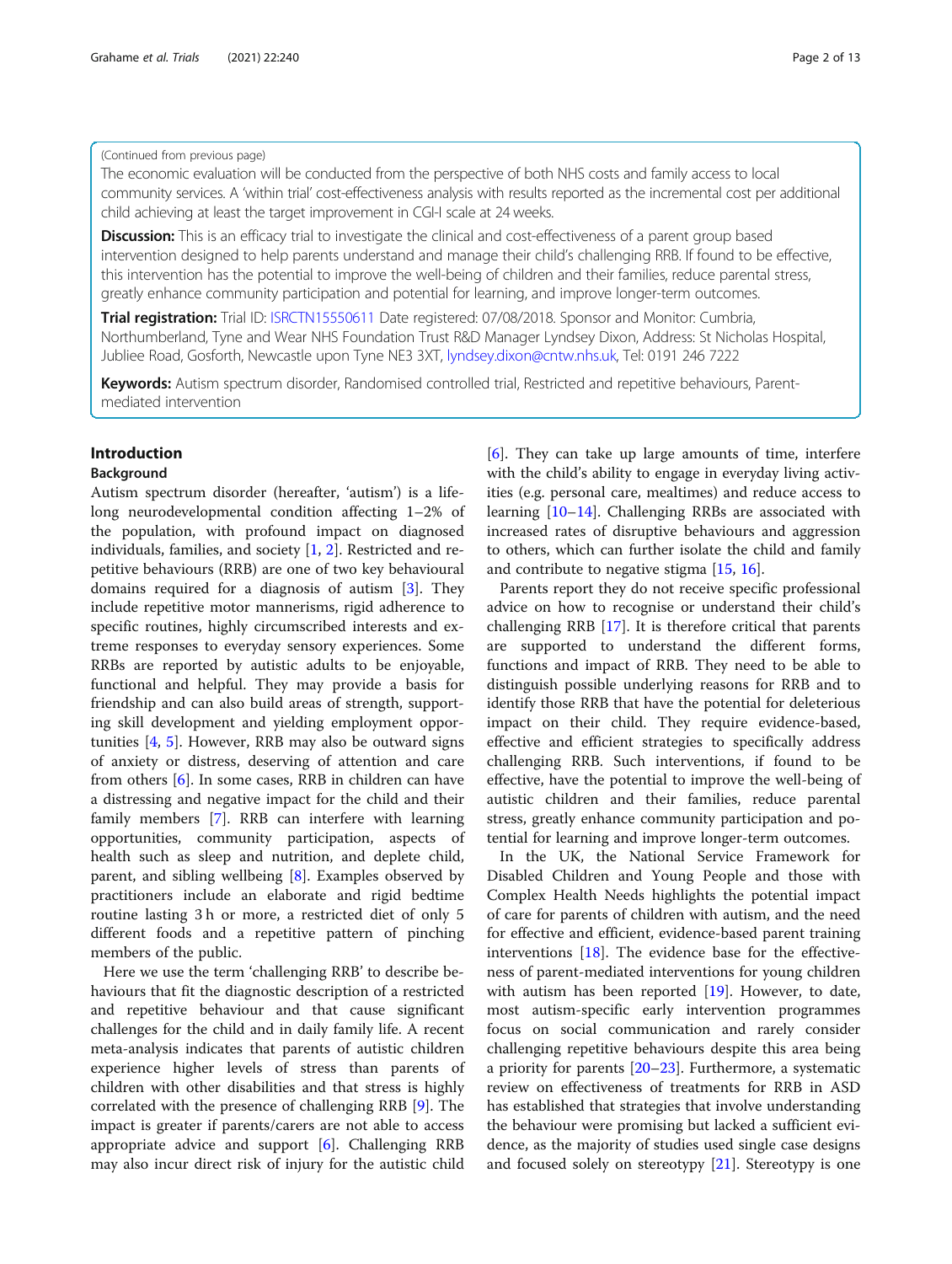specific type of RRB that is also less likely to be perceived as challenging. A review of trial databases (USNIH and UKCTG) indicates no current behavioural intervention trial registered for RRB (2020). There is one recently completed trial (completed Feb 2019) that aims to use mobile technology to reduce stereotypy (repetitive vocal and motor behaviours) in children with autism and is thus not relevant to the current trial [\[24\]](#page-11-0).

The Managing Repetitive Behaviours (MRB) parent group intervention and study protocol were developed jointly in partnership with parents of young children with autism initially through two developmental parent groups. The intervention was designed to help parents recognise, understand and manage their child's RRB [[25\]](#page-11-0). The development work was followed by a pilot feasibility and acceptability randomised controlled trial (RCT). The results of the feasibility and acceptability pilot indicated that the MRB intervention was both acceptable to parents and feasible to deliver through routine clinical services. If effective, this intervention has the potential to extend the range of early interventions available to meet the needs of young children with autism and their families, ensuring best use of therapeutic resources and reducing the risk that challenging RRB persist with significant long-term consequences for the child and family. However, before recommending that this parent group intervention is included within local community early intervention services, a fully powered clinical- and cost-effectiveness RCT is required to rule out harmful effects of the intervention and quantify any benefit. This study is a phase 3 superiority trial, with a parallel group design in which each family is randomised 1:1 to one of the two parent group interventions.

## Methods and design Study design

This study is a UK three-site, two-group RCT. After consent families will be randomised at each site to receive either the 8-week MRB parent group intervention or the 8-week Learning About Autism (LAA) parent group equivalent to best current practice and will act as an attentional control for time and attention. Assessments are administered on entry (baseline) to the trial, at the end of the eight parent group sessions (10 weeks), at 24 weeks primary endpoint and at the 52 weeks follow-up.

## Study aims

The aim of this study is to evaluate the clinical and costeffectiveness of the Managing Repetitive Behaviours (MRB) parent group intervention for young children with autism compared with a parent autism psychoeducation group, at 10, 24 and 52 weeks follow-up.

The clinical effectiveness of this intervention will be assessed by measuring whether children show an overall improvement in global functioning (primary outcome) at 24 weeks (primary endpoint) after the MRB intervention compared to the children whose parents had attended the LAA group. There are a number of secondary outcomes (measured at the end of the intervention and at 24-week follow-up), these include whether (i) parents increase their knowledge and skills in understanding and managing their child's challenging RRB; (ii) children show a reduction in challenging RRB, and change in participation in everyday activities, parent stress and impact on family life; (iii) the intervention provides value for money for the NHS; and (iv) these improvements are maintained at 1 year from baseline.

We have carefully selected end of group and follow-up (24 and 52 weeks) outcome measures to capture both independent (blinded researcher), teacher and parentreported changes. These include blinded ratings of improvement in child's overall functioning (assessed using Clinical Global Impressions–Improvement (CGI-I)) and change in challenging RRB. Parent questionnaires will also provide information on child RRB, child participation and daily living skills, parent stress, self-efficacy and impact on family life. Parents will be aware of group status but teachers and the primary outcome assessor will be blind to group allocation.

We will evaluate maintenance of effect at the 52-week follow-up appointment which will also allow us to investigate any potential longer-term (downstream) impact on child and family functioning (e.g. social participation).

#### Study setting

The MRB and the LAA parent groups will all take place in community settings in different geographical locations across the three UK sites: in Tyne and Wear, The Lothians and Teesside. This is in line with the UK National CAMHS Review (2008) [\[26\]](#page-11-0), which indicated young people and families want accessible services in convenient places.

### Managing Repetitive Behaviour (MRB) intervention

MRB is a manualised intervention designed to help parents of young children with ASD to recognise, understand and learn how to manage their child's challenging RRB. It is an 8-week manualised intervention designed to be delivered by community-based professionals with knowledge and experience of working with young children with ASD and their families who have been trained to deliver the MRB intervention. Each weekly session lasts for approximately 2 h (total duration of group intervention is  $\sim$  16 h).

Each parent will be provided with a manual, related weekly materials and individualised support to identify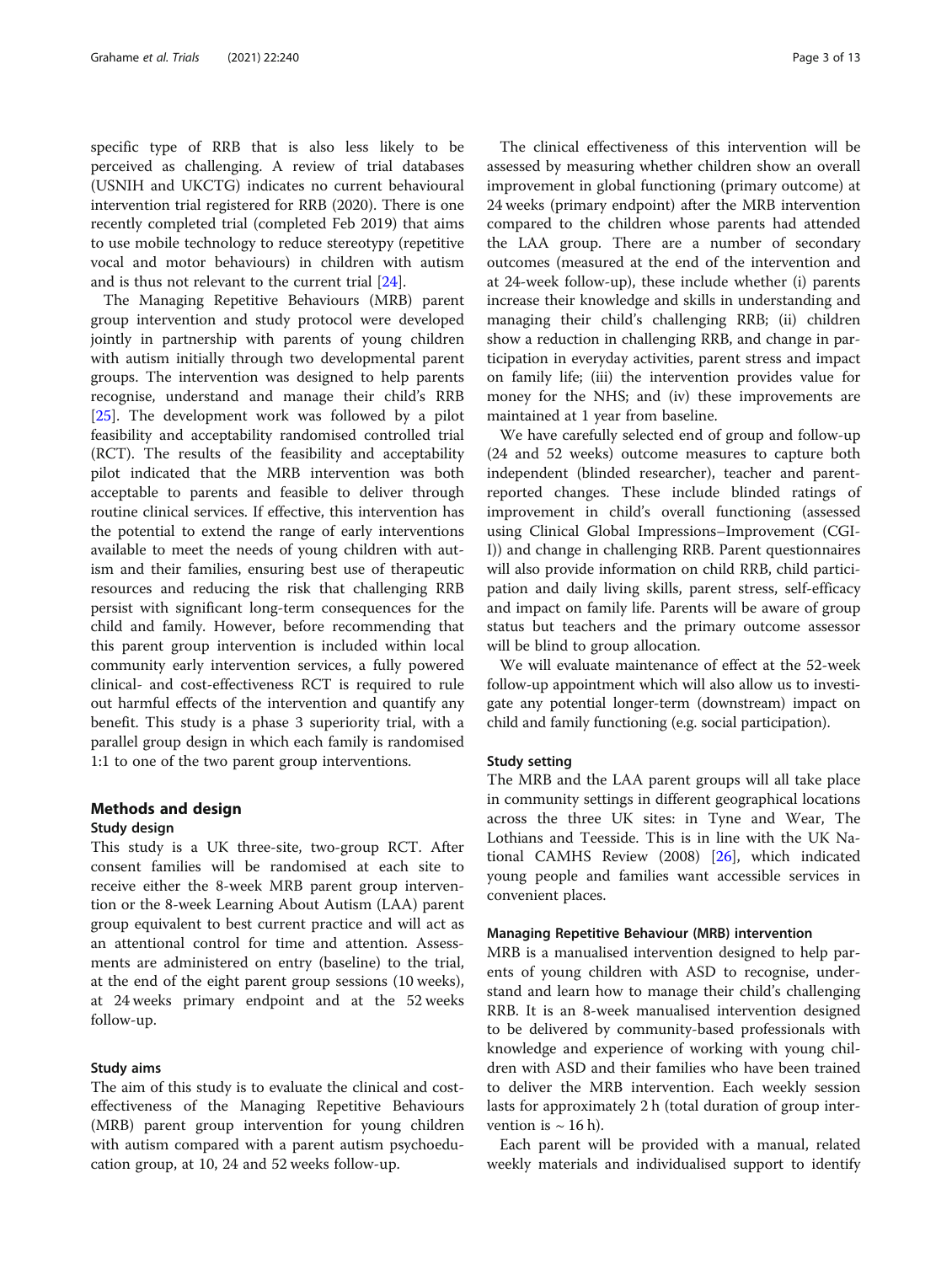strategies to address challenging RRBs. 'At home' activities will be set each week for parents and children to complete between sessions. The opportunity to identify and practice new ideas outside of the clinic setting is important for investigating how best to generalise the approach into different settings for each child and family.

Parents have the opportunities for individual support and group learning. In weeks 2 and 7, they meet the group leaders individually to select a target challenging RRB to focus on during the group and to practise the new skills they are learning, thus ensuring that strategies are individually tailored for each child and are developmentally appropriate.

## Learning About Autism (LAA) parent group

LAA is an 8-week manualised parent psychoeducation group that will act as an attentional control. LAA is designed for parents of young children with autism and focuses on understanding what autism is, and provides support for parents of young children with autism. It is designed to be run in the community with professionals who have experience of working with young children with autism and their families, and have been trained by a UK-based autism charity, the National Autistic Society, to deliver the intervention. Each weekly session lasts for approximately 2 h (total duration of group intervention is  $\sim 16$  h).

The groups will offer parents and carers psychoeducation on understanding autism and what that means for their individual child such as helping them understand their child's social communication difficulties and behaviour in different environments. It will also provide advice and guidance on strategies and approaches for dealing with behaviour problems in young children with ASD. There will be opportunities for mutual support and sharing of ideas with other parents. Thus increasing parents' and carers' understanding, confidence and responsiveness to their child's patterns of communication and interaction. This is equivalent to current best practice. It will not include any specific information about the role and functions of RRB, functional analysis and tailored strategies to manage challenging RRB.

## Recruitment and eligibility criteria

Families will be identified via local community National Health Service (NHS) clinical services. Clinicians are asked to introduce the study to families fitting the inclusion criteria, discuss the study with them and if interested give them study packs. For some clinical services where children may not be seen as frequently, postal study packs will be sent to identified families. Interested parents are asked to complete and return to the research team an expression of interest form. The research team will then contact parents they are interested in hearing more about the study to arrange a face-to-face meeting to discuss the study, what participation involves, answer any questions they may have, and obtain written informed consent.

Parents are eligible for study entry if their child meets the following criteria: (1) aged 3–9 years 11 months at the time of consent with a clinical diagnosis of autism or autism spectrum disorder; (2) experience challenging RRB. Parents themselves will have (1) sufficient spoken and written English to provide written informed consent, complete assessments, and participate in the intervention; (2) are willing to be randomised and attend all group sessions for the allocated arm of the study; and (3) agree to maintain their child's current medication regime until the primary 24-week end point (clinician changes to medication are permitted). Parents are not eligible for study entry if their child meets the following criteria: (1) no clinical diagnosis of autism or ASD; (2) no challenging RRB (3) is currently taking part in another parent group based intervention trial; or (4) has a sibling already taking part in this study. Furthermore, children of parents who have significant mental health difficulties will not be eligible to participate. There will be no special criteria for discontinuing or modifying allocated interventions.

#### Training and fidelity

All parent group sessions in both arms of the trial will be recorded, both to facilitate opportunities for supervision of the group leaders and to provide access to a random sample of recorded sessions across all sites for the independent evaluation of (i) the fidelity to the delivery of the intervention and (ii) the therapeutic competence of the individual group leaders' delivery of this manualised intervention. Fidelity will be formally assessed by independent raters watching 10% of randomly selected tapes and utilising the MRB Fidelity Rating Scale as developed during the pilot feasibility and acceptability study with adaptations for the content of the LAA parent groups.

At the start of the research, the group leaders and site clinical leads will attend a 1 day MRB training course learning how to use the training manual and the materials for each 2 h weekly session and planning for homework tasks. Each group leader will learn about group processes and gain skills to deliver the manualised intervention in a participatory style, in combination with strategies to personalise the programme for each parent. The senior trainer (LD) alongside the chief investigator (VG) will deliver the introductory training course. LD will also visit each site as each new group is started. Furthermore, to ensure the intervention is being delivered to the families as intended with high fidelity to the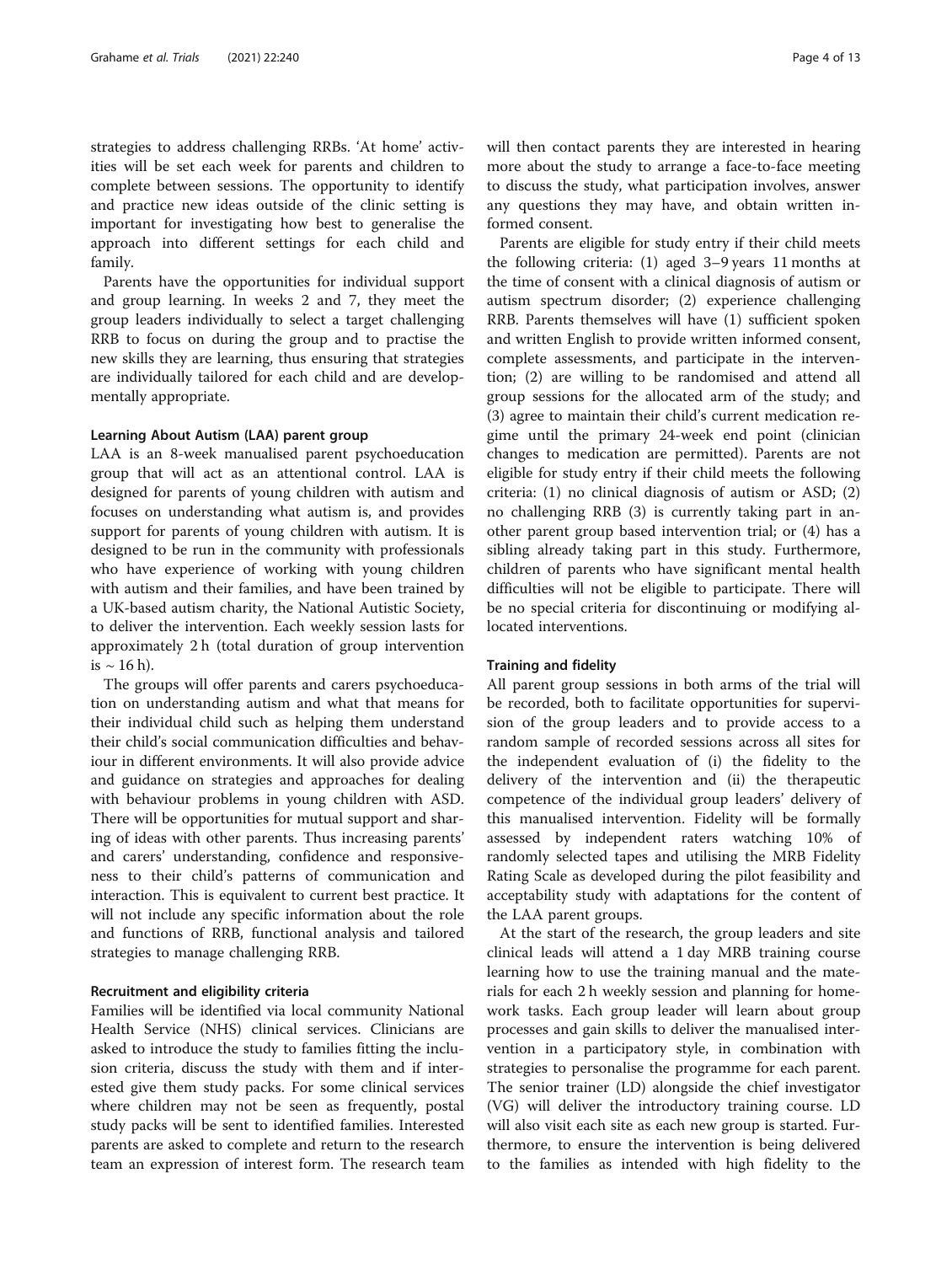manual, the senior trainer will alongside the local site clinical lead, will undertake weekly supervision of group leaders at each site. Group Leaders delivering the LAA parent group will attend a 1-day training course specifically designed for this study to ensure they are trained in the skills needed to deliver the programme. This course has been designed by the National Autistic Society and will be delivered by DG.

Parent attendance at group sessions will be recorded and monitored. Parents who miss a parent group session will be contacted by a group leader to provide a brief catch up of session and handouts for that session will be posted out. Therapy compliance and receipt of other interventions outside of the protocol will be monitored.

## Avoidance of contamination

There will be separate clinical and research leads at each site and separate training and supervision structures. Researchers will be located separately from staff involved in delivery of the MRB and LAA intervention. Research interviews and assessments will be conducted mostly at home visits, with the Autism Diagnostic Observation Schedule-2 (ADOS-2) being undertaken at University sites. All parents will be reminded prior to every contact with research staff not to talk about group allocation. Furthermore, we will also consider issues around potential contamination of the active attentional control LAA group, by ensuring the LAA families are not on the case load of the MRB intervention group leaders. The clinical and research leads in the trial are experienced in studies of this type and therefore able to take steps to discern any potential risk of contamination bias and avoid it.

## Baseline characterisation and outcome measures Baseline characterisation measures

The following baseline measures will be collected:

- Demographics: a bespoke demographics tool has been designed for the study.
- Autism Diagnostic Observation Schedule-2 (ADOS-2 [\[27](#page-12-0)];) is an observational assessment undertaken by a trained researcher. It is a semistructured set of play and social communication activities. ADOS-2 has demonstrated good interrater reliability coefficients (Fleiss' ĸ was .38 (range .19–.55) and Cohen's ĸ was .69 (range .61–.76) for all modules) in the clinical setting [\[28\]](#page-12-0).
- Social Responsiveness Scale Second Edition (SRS-2 [[29](#page-12-0)];): is a 65-item questionnaire measure of social and communication features The pre-school and school-age form has demonstrated adequate interrater reliability across parent and teacher ratings. Correlations were .77 and .61, respectively. There is strong consistency across items on the SRS-2 school

age form which yielded a total reliability coefficient of 0.95 [\[30\]](#page-12-0).

## Child outcome measures Primary child outcome measure

 Clinical Global Impression-Improvement Scale (CGI-I) [\[31\]](#page-12-0) provides a standardised framework to assess how much behaviour has improved or worsened relative to the child's baseline state using a 7-point scale. Research demonstrates that the interclass correlation coefficient (ICC) between therapist and patients rating of CGI-I was 0.65 indicating a moderate to high agreement between the therapists CGI-I rating and patient's perspective on their condition [\[32\]](#page-12-0).

## Secondary child outcome measures

- Target Behaviour Vignette [[33](#page-12-0)]. As part of the baseline assessment, we require parents to undertake a detailed semi-structured interview during which they are required to identify two challenging RRB. The protocol was developed by the Research Units on Paediatric Psychopharmacology (RUPP) Autism Network [[33\]](#page-12-0) and has demonstrated high levels of agreement between expert raters. Arnold et al. [[33](#page-12-0)] reported an Intraclass Correlation Coefficient (ICC) of 0.895 across a panel of five raters.
- Repetitive Behaviour Questionnaire 2 (RBQ-2) [[34](#page-12-0)] The RBQ-2 is a 20-item questionnaire that measures the frequency and intensity of RRB. RBQ-2 demonstrates good internal consistency for RRBs for children with autism from 2 to 17 years. The internal consistency was high for the Total RBQ-2 scale (Cronbach's alpha = 86 for 20 items and .86 for 19 items) [\[35\]](#page-12-0).
- Teacher Repetitive Behaviour Questionnaire 2 (Teacher RBQ-2)  $[36]$  $[36]$ . This is the corresponding version of the parent RBQ-2 for completion by teachers/teaching staff.
- Vineland Adaptive Behaviour Scales3 (VABS 3) [\[37\]](#page-12-0). The VABS 3 measures aspects of the child's level of adaptive functioning. VABS 3 has demonstrated excellent internal consistency (Cronbach's alpha 0.90 to 0.98) and content, construct, and concurrent validity [[37](#page-12-0)]. It has been used in numerous autism studies.

## Economic outcome measures

#### Primary economic outcome measure

• Incremental costs to achieve target difference in the CGI-I at 24 weeks: The improvement scores from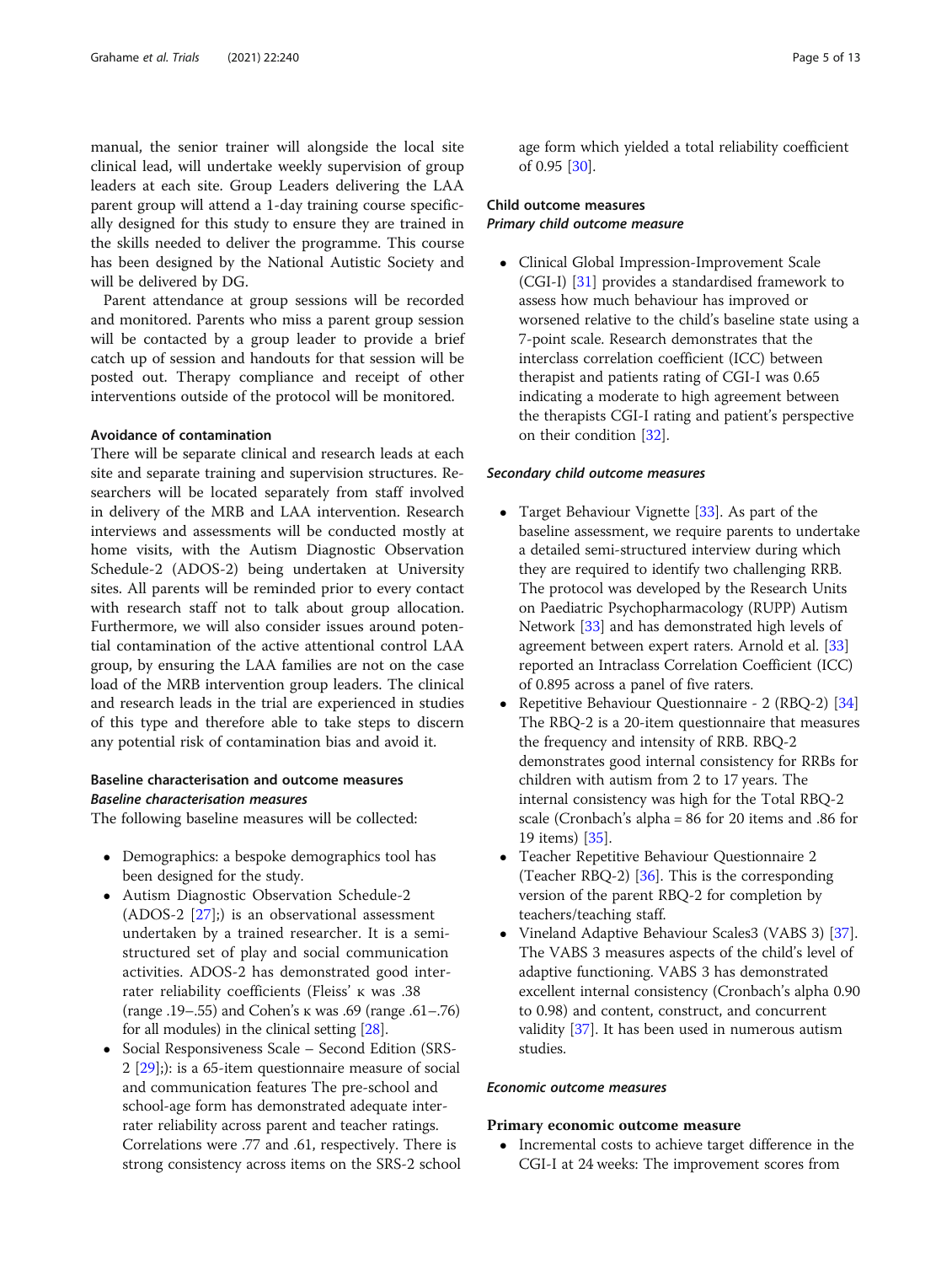the CGI-I will be taken from each randomised arm of the trial to inform the efficiency of the intervention. A cost per incremental improvement of CGI-I scale will be calculated in each pathway.

## Secondary economic outcome measures

- Costs to the family: Cost to the family related to MRB will be estimated. Resources questionnaires and time and travel cost questionnaires are used to aid the estimation of these costs. Total cost to the family will be reported at 24 and 52 weeks.
- Incremental cost per QALY gained for the child: The CHU9D [[38\]](#page-12-0) will be measured in both arms of the trial to measure quality of life in relation to the child. This will be measured at baseline, 24 and 52 weeks. The CHU9D proxy version will be used [\[38\]](#page-12-0). The CHU9D is a paediatric generic preference-based measure of health-related quality of life that is suitable for use in this particular patient group. This measure has an acceptable level of internal consistency (Cronbach alpha 0.781) [[39](#page-12-0)]. Following recommended practice parents/caregivers will be asked to complete the CHU9D with the child at the three time points. The responses from this instrument will be used to create utility values, which will be incorporated in QALY outcomes. This will be expressed an in an average incremental costs per QALY ratio for the children in each arm.
- QALYs for the caregiver: The EQ-5D-5L [[40\]](#page-12-0) will be completed at baseline, 24 and 52 weeks by the caregiver for the child. The EQ-5D-5L is a standardised instrument for use as a measure of health outcome. It is applicable to a wide range of health conditions and treatments. The EQ-5D-5L health questionnaire provides a simple descriptive profile and a single index value for health status. Initial psychometric properties of the 5-level EQ-5D show that results for test-retest reliability for average ICCs is 0.69 and VAS 0.51 indicating moderate reliability [[41\]](#page-12-0). The responses from this instrument will be used to create utility values, which will be used to create QALYs for the caregivers. This outcome will be included as part of the cost consequence analysis.
- Cost-consequences: A number of primary and secondary clinical outcomes, quality of life effects for the child and quality of life effects for the caregivers will be used as outcomes for the cost-consequences analysis.
- Use of the health care resources. Resources which are used by the children will be measured using a bespoke questionnaire. Parents/caregivers will be asked to report the amount of times that their child with ASD accesses certain services (e.g. GP or

outpatient appointments). This information will be used to calculate the average cost of services for each intervention.

## Family outcome measures

 The Autism Family Experience Questionnaire (AFEQ) [\[7\]](#page-11-0). This questionnaire measures broader impact of an intervention on the family. Parent (Cronbach's alpha 0.85), Family (0.83), Child Development (0.81), Child symptoms (0.79), AFEQ total (0.92) [[7\]](#page-11-0).

## Secondary parent outcome measures

- Parent self-efficacy [\[42](#page-12-0)]: This 15-item self-report questionnaire that rates parental confidence in managing behaviours on a 6-point scale ranging from 0 (no confidence) to 5 (complete confidence).
- Autism Parenting Stress Index (APSI) [\[43\]](#page-12-0). This is a measure of parenting stress specific to core and cooccurring features of autism. The overall APSI scale score demonstrates acceptable internal consistency (Cronbach's alpha 0.83) and test-retest stability (Cronbach's alpha 0.88) for parents of children with autism [[43](#page-12-0)]. Psychometric properties are good (e.g. Cronbach's alpha 0.83).
- Warwick-Edinburgh Mental Wellbeing Scale (WEMWBS) [\[44\]](#page-12-0) is a 14-item general population screen of wellbeing and is psychometrically robust with good internal consistency (Cronbach's alpha 0.89) and test-retest reliability (ICC 0.83).

## Participant timeline Procedures

Data collection Baseline assessment and follow-up measures will be collected by RAs blinded to the outcome of randomisation. RAs are trained to high levels of reliability in all baseline characterisation and outcome measures (see Table [1](#page-6-0)). All families will be allocated a unique number that will be used to identify them on all paper assessment forms throughout the trial. All data collected on paper will be inputted into a data management system for statistical analysis and all identifying data will be stored securely separately. The Clinical Data Management System (Elsevier's MACRO) used for this trial is fully compliant with all regulatory frameworks for research of this nature. Patients cannot be identified from eCRFs. The CI or delegated person will monitor completeness and quality of data recording in eCRFs and will correspond regularly with site PIs (or their delegated team member) with the aim of capturing any missing data where possible and ensuring continuous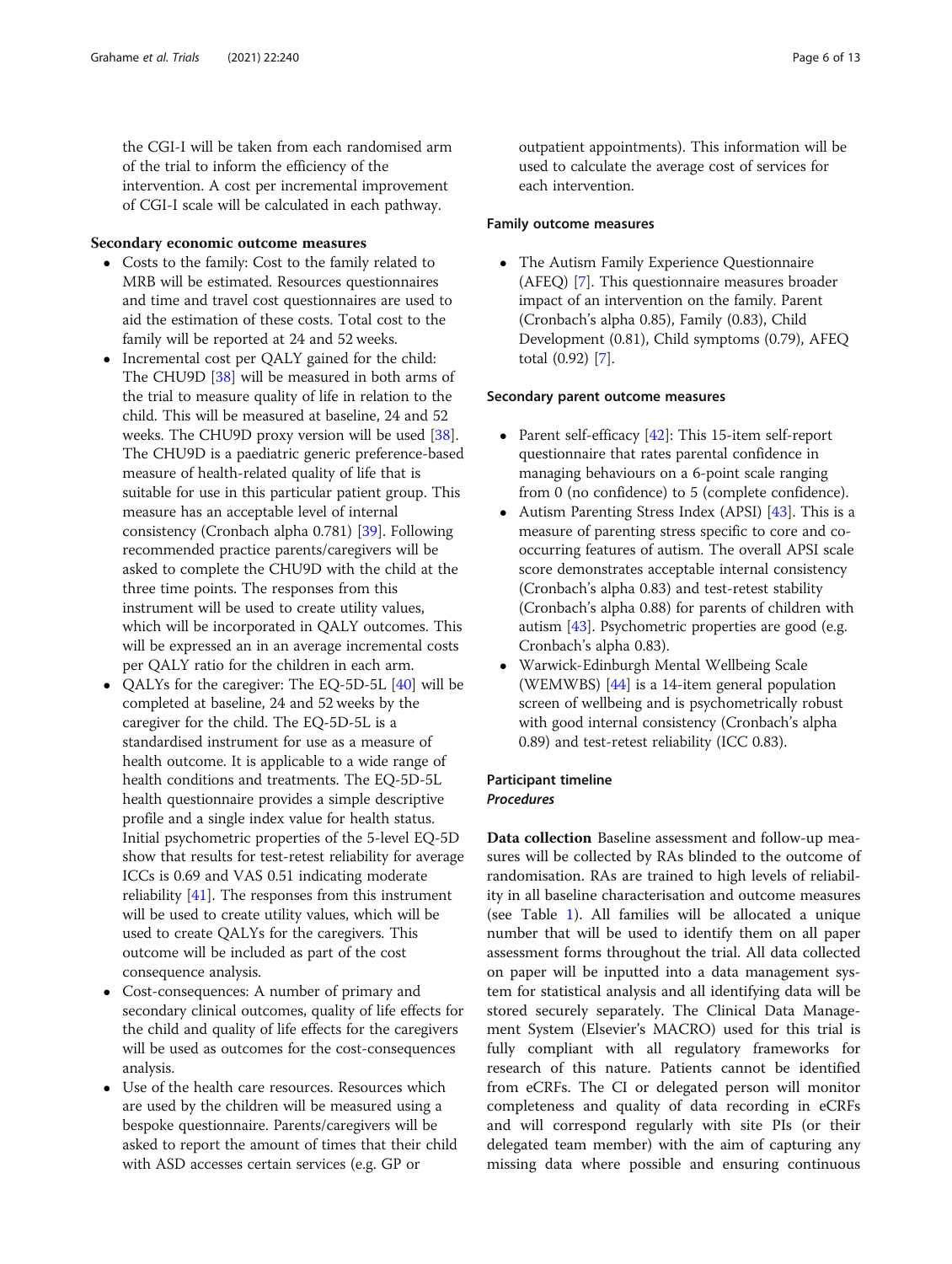| Procedure                                          | Screening | <b>Baseline</b> | <b>Treatment phase</b><br>Weeks 1-8 | Follow-up   |          |             |
|----------------------------------------------------|-----------|-----------------|-------------------------------------|-------------|----------|-------------|
|                                                    |           |                 |                                     | Week 10     | Week 24  | Week 52     |
| Informed consent                                   | $\times$  |                 |                                     |             |          |             |
| Child and parent demographics*                     | $\times$  |                 |                                     |             | $\times$ | $\times$    |
| Eligibility                                        | $\times$  |                 |                                     |             |          |             |
| ADOS-2                                             |           | $\times$        |                                     |             |          |             |
| SRS-2                                              |           | $\times$        |                                     |             |          |             |
| CGH                                                |           |                 |                                     |             | $\times$ |             |
| RBQ-2                                              |           | Χ               |                                     | X           | $\times$ | $\times$    |
| Teacher RBQ-2                                      |           | $\times$        |                                     | X           | $\times$ | $\times$    |
| Measurement of the target behaviour vignette       |           | $\mathsf X$     |                                     | $\mathsf X$ | $\times$ | $\mathsf X$ |
| VABS 3                                             |           | X               |                                     |             | $\times$ |             |
| Parent self-efficacy questionnaire                 |           | X               |                                     | Χ           | $\times$ | $\times$    |
| Autism Parenting Stress Index                      |           | $\times$        |                                     | Χ           | $\times$ | $\times$    |
| WEMWBS                                             |           | $\times$        |                                     |             | $\times$ | $\times$    |
| Autism Family Experience Questionnaire             |           | $\times$        |                                     |             | $\times$ | $\times$    |
| Proxy completed CHU9D                              |           | X               |                                     |             | X        | $\times$    |
| EQ-5D-5L                                           |           | X               |                                     |             | X        | $\times$    |
| Resource use questionnaire                         |           | Χ               |                                     |             | $\times$ | Χ           |
| Time and travel questionnaire                      |           | $\times$        |                                     |             |          |             |
| Randomisation**                                    |           | Χ               |                                     |             |          |             |
| Weekly intervention (MRB or Learning About Autism) |           |                 | Χ                                   |             |          |             |

<span id="page-6-0"></span>Table 1 Time points at which measures and data are collected

\*Child demographics to include child age, gender, type of nursery/school, diagnosis, current medications, additional diagnoses, ethnicity and previous intervention exposure

\*Parent demographics to include level of education, employment status, family structure, attendance at previous courses or interventions relating to children with a diagnosis of ASD

\*\*Randomisation to take place following completion of baseline assessment

high quality of data. All study data will be treated in accordance with the latest Directive on Good Clinical Practice (2005/28/EC).

Randomisation will be done through the Sealed Envelope ([www.sealedenvelope.com/\)](http://www.sealedenvelope.com/) web-based randomisation service. Allocation will be by a minimisation scheme instead of stratified randomisation to minimise sample fragmentation because of the number of strata and to avoid accidental imbalance between the MRB group and the LAA group. Child level randomisation was preferred controlling for child level characteristics that could affect the primary outcome; treatment centre, age strata (under 5th birthday, 5th birthday and older), ethnicity, and gender. Each case will be assigned a participant ID number and treatment allocation emailed separately to the clinical leads at each site. The clinical leads will inform the families of the outcome of randomisation and this will also be recorded in the participant's NHS patient record.

We will collect information about severe adverse events; as well as recording severe adverse events in a standard format, we will include events of special

interest particularly relevant to this trial, such as significant changes in family or school situation.

#### Data management

A Data Monitoring Committee (DMC) will meet once a year to receive reports on recruitment and severe adverse events. The DMC will evaluate the findings of the internal pilot and submit report to NIHR, independently chaired and with an independent statistician. Severe adverse events, and actions taken, will be logged by the senior trial manager (CTU) and a report presented to DMC. The RA will discuss challenges with data collection with research leads at each site and the core research team. The RAs will be responsible for ongoing review of data completeness and any concerns will be discussed within the core research team, CTU and the Sponsor as appropriate.

Primary, secondary and relevant exploratory and sensitivity analyses of the data will take place by the trial statistician and health economist in collaboration with the Chief Investigator. The senior statistician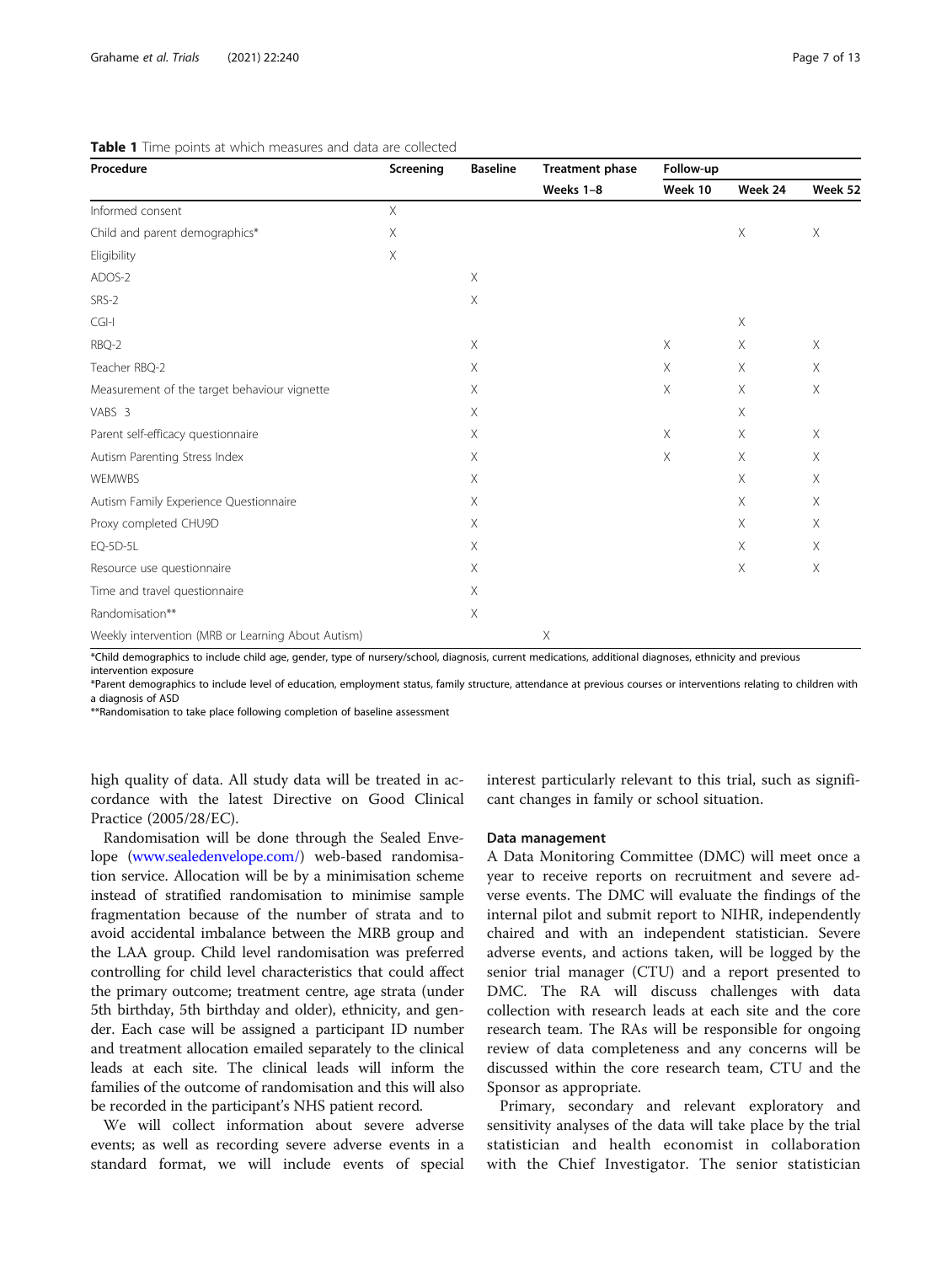will independently reproduce the primary analyses whilst still remaining blinded to the intervention groups. The senior statistician will have an overview of the entire analyses and will explicitly check the statistical codes. Other members of the team (e.g. the trial health economist) will also have access to data and will undertake analysis as appropriate and necessary. We have carefully considered the ethical implications in relation to this type of parent group intervention trial and there are no anticipated detrimental issues to participants. There are therefore no planned interim analyses. Any arrangements for other researchers in the general field to have access to the primary data will be negotiated separately and COREC informed.

#### Statistical analysis

#### Sample size

We plan to approach approximately 325 families and expect to randomise 250 families (125 randomised to each arm). Assuming 5% type I error, 90% power, 10% intragroup correlation and equal allocation ratio, 224 families (an average of 8 families per parent group) are required to detect 20% improvement rate between the MRB intervention and Learning About Autism group at 24 weeks. Allowing for an attrition rate of 12%, 250 families will be randomised. The 10% intra-cluster correlation was based on review of group interventions in education trials [\[45](#page-12-0)]. Sample size was calculated in R using n4pros in CRTSize package [\[46](#page-12-0)].

## Analysis plan

A statistical analysis plan will be written and agreed by the Trial Steering Committee and Data Monitoring Committee before any analysis is undertaken. All statistical analyses will be carried out using the latest version of R software [[46](#page-12-0)]. All analyses will be done in accordance with intention-to-treat principle where all children and parent outcomes are analysed as randomised. In accordance with CONSORT statement for non-pharmacological interventions, we will report all participant flow. Data will be summarised by trial arm. N, Mean  $\pm$  SD, (or median  $\pm$  IQR if data are skewed), Minimum and Maximum will summarise continuous variables, whereas number and percentages will be used to summarise categorical variables.

The analysis of the primary outcome at 24 weeks will use generalised estimating equations with binomial distribution and logit link. Exchangeable working correlation will be used to account for the clustering of children by parent groups. The continuous secondary outcomes will first be analysed at 24 weeks using a difference-in-difference model based on linear mixed effect model accounting for paired data (at baseline and at 24 weeks) per child and clustering of children by parent groups. The same model will be applied to the data at week 52, which will be analysed as longitudinal data incorporating data at baseline and 24 weeks. All binary or categorical secondary outcomes will be analysed using generalised estimating equations. We will also perform subgroup analysis and safety analysis, sensitivity analysis for missing data and assess the impact of the COVID-19 pandemic on primary and secondary outcomes.

## Health economics

## Economic evaluation

The economic evaluation will be carried out from the perspective of the NHS and personal social services. A cost-effectiveness analysis within trial which will compare the costs to achieve the target mean difference in the CGI-I in both the MRB and Learning About Autism groups at 24 weeks. A cost-utility approach will also be undertaken using the data from the CHU9D questionnaire to synthesise QALYs for the children and compare the interventions using an incremental costs per QALY approach. To measure the benefits which would not be captured in the metric of a QALY. Finally, a cost-consequence will be used to compare costs and benefits from a wider perspective (for example the broader costs to families).

#### Measurement of effects

For the cost-effectiveness analysis, the effectiveness measure will be based on the results from the primary trial outcome; the target mean difference in the CGI-I.

The costs utility analysis will use the responses from the CHU9D based on the proxy responses from child's caregiver. The CHU9D will be administered at baseline, 24 weeks and 52 weeks. This will measure the quality of life of the child which will be converted into QALYs for each child using the under the curve approach and an average incremental cost per QALY in each randomised arm will be calculated.

The caregiver will complete ED-5D-5L at baseline, 24 and 52 weeks. These responses will measure quality of life in relation to the caregiver and will be scored using the values sets for England. This data will also be converted into QALYs using the under the curve approach. The QALYs which are calculated for the carers will be included as part of the cost-consequence analysis. Further consequences will be examined as part of the cost consequences analysis including primary and secondary clinical outcomes, particularly the health-related quality of life of the child and their care-giver. These will include benefits which cannot be included with the scope of the QALY outcome.

#### Analysis

For the cost-effectiveness analysis, an incremental cost per unit change in the CGI-I scale will be calculated,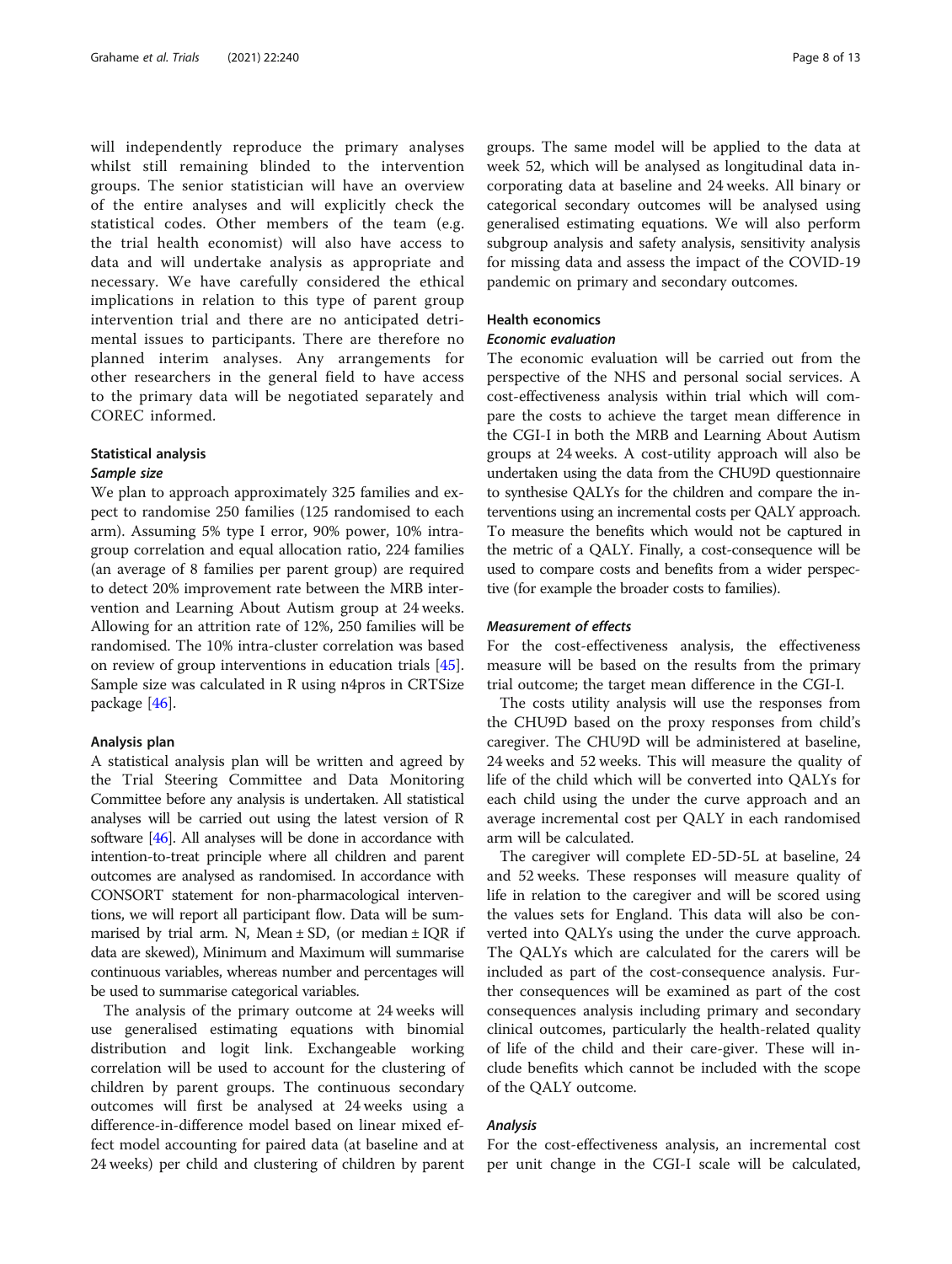with the aim of calculating the cost for achieving a minimally important difference in the CGI-I. Point estimates of costs and effects, cost effect plots and acceptability curves will be produced. Statistical imprecision and uncertainty will be examined using a stochastic sensitivity analysis. The cost-utility analysis will be analysed in a similar way, to the cost-effectiveness analysis. A formal decision analytic model is not currently planned but may be used if the cost of the intervention is not offset by a reduction in resource use or gain in QALYs for the child. If the results are conclusive (i.e. the intervention more effective and less costly or less effective and more costly) then a model will not be required.

The cost-consequence analysis will present the costs and consequences as a difference between randomised groups with appropriate measures of variance.

#### Monitoring

#### Data monitoring and ethics committee

The project has a Trial Steering Committee (TSC) independently chaired by Professor Patricia Howlin (Emiritus Professor of Clinical Child Psychology) and is comprised of a panel of independent members including a Statistician, Health Economist and two Parent Representatives as well as Non-Independent members that form the Trial Management Group (TMG). The Data Monitoring Committee (DMC) is independently chaired by Professor John Jerrim (Professor of Education and Social Statistics) and comprised of a panel of Independent members including a Principal Clinical Psychologist and Post-Doctoral Research Associate as well as Non-Independent members that are part of the Trial Management Group. Serious adverse events, and actions taken, will be logged by the senior trial manager (CTU) or trial manager (CTU) and a report presented to DMC. The DMEC is independent of sponsor and funder and declares no competing interests. Further details of the DMEC charter are available from the trial manager.

Recording and reporting AEs and SAEs For the purposes of this trial, only serious adverse events (adverse events which meet the criteria for seriousness) will be captured for the parent/carer and child participants. Serious adverse events will be captured from the start date of intervention until the follow-up assessment at week 24.

Events of special interest As well as collecting and ensuring SAEs are reported, events of special interest will also be collected. An event of special interest is any event relating to child wellbeing and family/life difficulties which is not expected and not anticipated in 'normal day-to-day life', but is not a physical medical event. Events of special interest will be recorded for both the

parent and child participants from the start date of the intervention until the follow-up assessment at week 24.

## Dissemination

The dissemination strategy for this research will include several complementary strands of activity. We will work closely with parents and the autism community to ensure that the results are interpreted and reported in a meaningful way: The results of the study will be shared as follows:

- 1. Local dissemination at each site including parent newsletters
- 2. Wider national and international dissemination including conferences and publications
- 3. NHS Clinicians and Commissioners events to discuss the implications of the research

## Discussion

The design will take a rigorous scientific approach by utilising a three-site, two-group randomised controlled design comparing two active parent group interventions. This study will evaluate the clinical and costeffectiveness of the Managing Repetitive Behaviours (MRB) parent group intervention compared with the Learning About Autism psychoeducation parent group. The Learning About Autism (LAA) parent group, delivered by staff trained by The National Autistic Society, and equivalent to best current practice, allows us to control for the non-specific social group benefit of mutual sharing of experience and support between parents.

Parent group based interventions provide opportunities for mutual learning and sharing of ideas, allowing parents to discuss how best to support their child's development. This fosters opportunities for parents to learn from and support each other, in turn building parents' knowledge and confidence to support their child's needs. However, in our MRB parent group intervention, we have included targeted support on challenging restricted and repetitive behaviours that are interfering in a deleterious way for the child. There is some information on restricted and repetitive behaviours in the LAA parent group but MRB focuses more on assisting parents to understand the role that RRB may have in their autistic child's life. In this way, we anticipate that MRB will have a greater beneficial effect on reducing identified challenging RRB and improving child overall wellbeing.

Moreover, we will evaluate whether providing parents with the skills to effectively understand their child's challenging RRB has a greater effect on parental wellbeing, sense of competence, reducing stress and improving family cohesion than a general autism psychoeducation parent group. In this way, the results from this RCT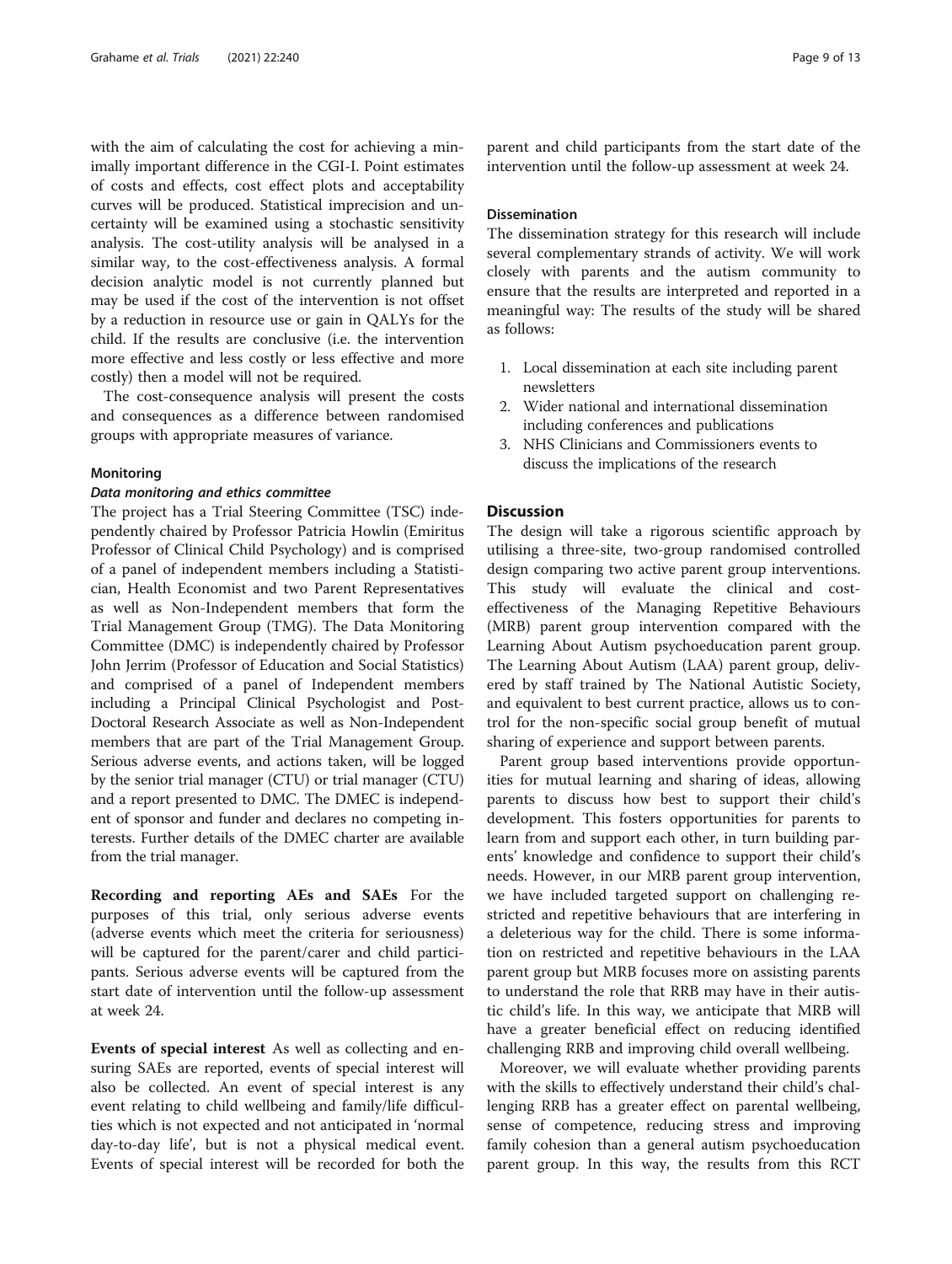have the potential to help autism researchers explore the active ingredients of clinical trials.

We have carefully considered in collaboration with parents and professionals the utility of the outcome measures chosen to assess the effects of the intervention on challenging RRB, overall child functioning and parent and family wellbeing. We have taken a rigorous approach to outcome assessment with independent objective measures, where possible. We are aware of limitations in autism research from over reliance on unblinded parental report measures and have therefore included other outcome measures such as teacher-rated outcomes.

If found to be effective and efficient in the proposed evaluation study, this early parent group based intervention targeting challenging RRB has the potential to fill an identified but unmet need and thus improve the wellbeing of autistic children and their families, reduce parental stress, greatly enhance community participation, increase learning opportunities and improve longer-term outcomes.

## COVID-19 addendum

Following the announcement from the government on 23rd March 2020 in response to the COVID-19 pandemic, a strict UK lockdown was imposed, with implications for all clinical services and research trials across the UK. For our Managing Repetitive Behaviours (MRB) randomised controlled trial (RCT) this has meant a great deal of innovative creative thinking to design a revised research protocol for the conduct of all aspects of the research and the delivery of the two parent group based interventions. The aim was to ensure that recruited families and all the clinical and research staff were safe and that all our procedures were compliant with national government guidance documents and the required health and safety recommendations and procedures from the National Institute for Health Research (NIHR) and the Department of Health. With support from the research sponsor and funder an agreed plan to do assessments remotely, and run parent groups online was made.

A key priority for our clinical research team was to continue to keep the study open, to maintain as best as we could the integrity of the study and retain recruited families to the end of the trial despite the restrictions imposed by the COVID-19 pandemic. We are aware that families of autistic children are facing additional challenges in light of COVID-19 with reduced access to support and services. This was an added reason to remain in contact with families recruited to our study. We heard from parents that many children are finding changes to their usual routines very challenging and that there was a disproportionate impact on families caring for autistic children. This is important information that may impact on the conduct and results of this RCT. For all these reasons we were very keen to keep in touch with our

recruited families for the duration of these challenging times. However, we also needed to take proactive precautions to protect the health of all the families in the trial and our staff in line with recommendations from the government, NHS and NIHR and comply with local site restrictions, which varied between sites. The trial team have worked with all sites, sponsor and funder to ensure the most appropriate actions have been taken.

The Trial Management Group with sponsor support on 26th March 2020, agreed all study activities would be performed remotely by sites wherever possible. Following this, we implemented non-substantial amendment 08 (NS08) on 3rd April 2020 as sponsor category C to reflect remote working changes with protocol version 06.

#### COVID-19 remote working measures

- 1. Study Research Associates (RA) are now working remotely at home in line with local policies following government advice and restrictions. Investigative site files have been re-located to clinical sites wherever possible; however, access to these and any paper source documents is now either limited or not possible at this time.
	- a. RAs working remotely at home must have access to secure laptops, which connect to the University/NHS server as appropriate. Phone calls to parents can be made at home but no patient identifiable data can be stored in homes.
	- b. All new paper source documents, including any RA notes, will either be recorded electronically for this period of time so that no patient details are stored outside of the local site server, or written on paper copies with no participant Identifiable data (PID) where applicable.
	- c. Remote supervision of RAs to be arranged at each site, with local principle investigator (PI) oversight, and documented.
- 2. Ongoing review of the situation and ability to remain open to any study activities
	- a. Sites to inform Chief Investigator (CI) and Newcastle Clinical Trial Unit (NCTU) of any changes in availability of staffing at each site
	- b. Study recruitment should be halted at individual site level if sites are no longer able to deliver the study. An amendment will only be submitted if the study is halted at sponsor level as discussed with the CI and NCTU.
	- c. To consider availability of the CI to provide central study advice.
	- d. The NCTU will inform sites of any overall study halt. It is then the responsibility of the local clinical team to risk assess participants that are already in the study.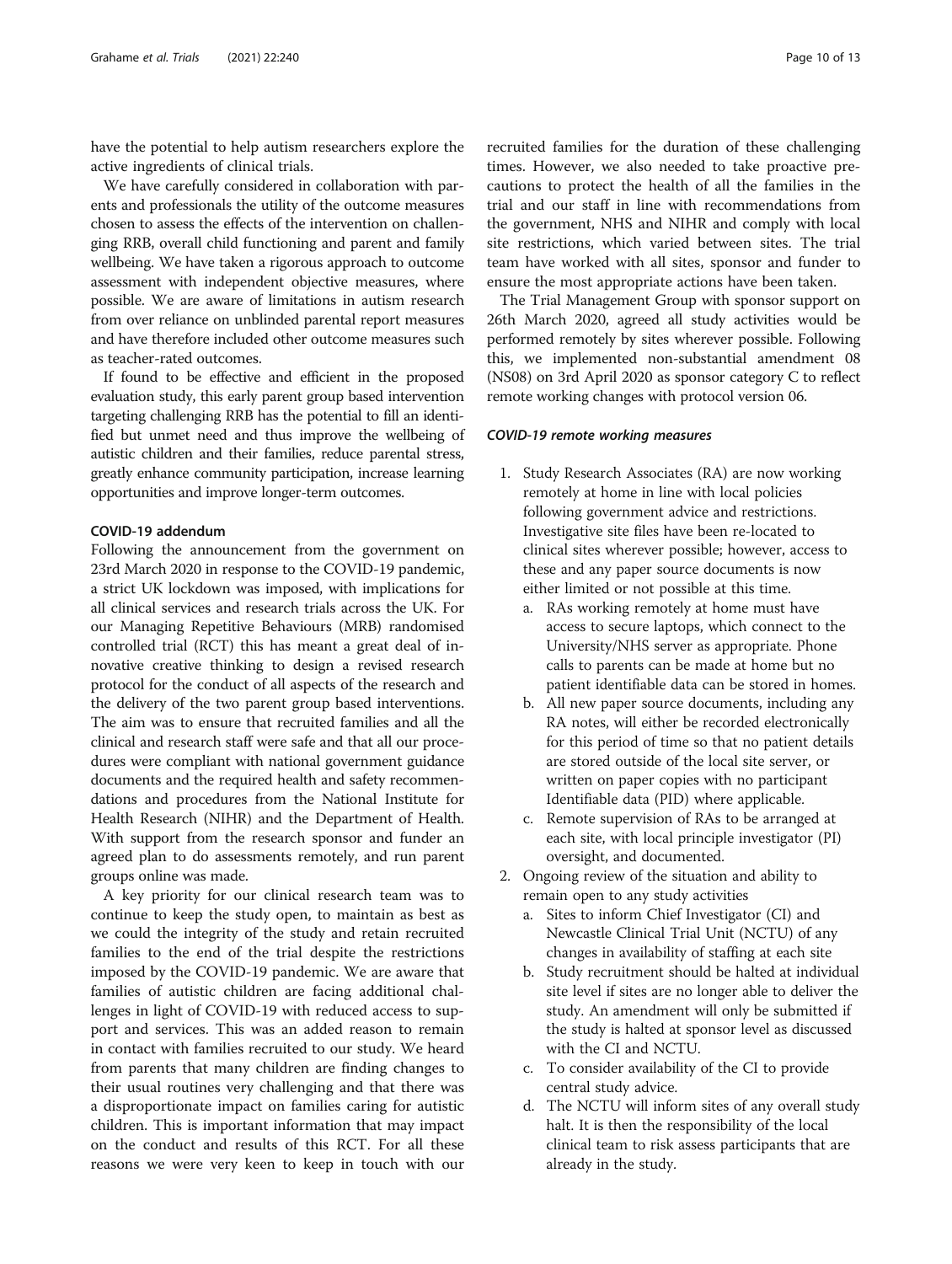A suite of documents including a contingency plan and working instruction have been created to aid all sites in the day to day workings of the study and remote working procedures. A sponsor specific contingency document has also been created to ensure sponsor is kept up to date with all the changes put in place. Furthermore, any future changes to the study relating to COVID-19 will be reviewed in line with the government guidance updates.

## Intervention parent groups

We have explored digital options with our NHS clinical colleagues at each of the three sites to identify a secure and reliable platform that allows us to deliver our parent groups online. It was important the technology was easy to use for parents and group leaders, but still allowed group leaders to present information and participate in group chat with families.

For some families, attending online parent groups has been an easier option for them to consider as it has removed some of the barriers such as geographical, transport, work or other commitments that had previously prevented them from attending a parent group. We are mindful of issues of digital poverty but initial feedback from families has been positive, and most families have been able to join a parent group using a range of devices such as smart phones, tablets or computer.

#### Trial status

Protocol Version 6.0; approval date: 02/04/2020.

The trial is recruiting. Recruitment began on the following dates for each site:

CNTW 02/10/2018; Lothian 20/11/2018; TEWV 22/ 11/2018.

Recruitment is due to complete on the 31/08/2020.

#### **Abbreviations**

AE: Adverse event; AR: Adverse reaction; ASD: Autism spectrum disorder; CHU9D: Child Health Utility 9D; CI: Chief Investigator; eCRF: Electronic Case Report Form; EoI: Expression of interest; DMC: Data Monitoring Committee; GCP: Good Clinical Practice; GP: General practice; MRB: Managing Repetitive Behaviours; NCTU: Newcastle Clinical Trials Unit; NIHR-HTA: National Institute for Health Research – Health Technology Assessment; NHS : National Health Service; PI: Principal Investigator; R&D: Research & Development; RA: Research Associate; RCT: Randomised control trial; REC: Research Ethics Committee; RfPB: Research for Patient Benefit; RRB: Restrictive and repetitive behaviours; QALY: Quality adjusted life year; SAE: Serious adverse event; SAR: Serious adverse reaction; SOP: Standard operating procedure; USAR: Unexpected serious adverse reaction; TSC: Trial Steering Committee

## Supplementary Information

The online version contains supplementary material available at [https://doi.](https://doi.org/10.1186/s13063-021-05175-y) [org/10.1186/s13063-021-05175-y](https://doi.org/10.1186/s13063-021-05175-y).

Additional file 1. SPIRIT Checklist

Additional file 2. Ethical approval documentation. HRA ethical approval.

Additional file 3. Copy of original funding documentation. NIHR funding documentation.

#### Acknowledgements

We are extremely grateful to all the parents of autistic children, who have over the past 10 years actively collaborated with us to improve the intervention and research design. We also gratefully acknowledge the valued contribution of all the participating families in the study, and referring clinicians who have helped us with recruitment. It really has been a team effort, and without everyone's support, we would not have been able to undertake this large fully powered multi-site research trial. We also thank all the MRB group leaders: Teresa Ingram<sup>2</sup>, Alan Galvin<sup>1</sup>, Kirstin Farquhar<sup>1</sup>, Laura Tavernor<sup>2</sup>, Aimee Corner<sup>2</sup>, Rosalind Oliphant<sup>2</sup>, Jake Hutchinson<sup>3</sup>, Emily Thompson<sup>2</sup>, Hannah Tait<sup>3</sup>, Courtnie Beasley-Gibson<sup>3</sup>, Luke Rodgers<sup>3</sup>, Charlotte Randall<sup>3</sup>, Katie McIntyre<sup>3</sup>, Claire Cadger<sup>3</sup> Jasmine Miller<sup>s</sup> , Calum Parker<sup>7</sup>, Sinead O'Carroll<sup>6</sup>, Fiona McBryde<sup>10</sup>, Eleni Alexandropoulou<sup>6</sup> ,

Hilary Cowie<sup>5</sup>, Callum MacKinnon<sup>8</sup> We would like to acknowledge the valued contribution of The National Autistic Society Training and Consultancy Team for supporting and organising the training of the Learning About Autism parent group leaders. In particular David Scowcroft, Family Seminar and Support Manager for developing the bespoke training materials for the study.

LAA group leaders: David Sanderson<sup>2</sup>, Lisa Slater<sup>2</sup>, Rachel Lisle<sup>2</sup> Maeve Ryan<sup>6</sup> , Marisa McKinlay<sup>5</sup>, Sheila Kernohan<sup>5</sup>, Francesca Smart<sup>8</sup>

We thank the members of the Trial Steering Committee: Professor Patricia Howlin, Emiritus Professor of Clinical Child Psychology (Chair), Professor Richard Emsley, Professor of Medical Statistics and Trials, Professor Helen Mason, Professor of Health Economics and our parent representatives, Ms. Nicola King and Ms. Helen Black.

We also thank the members of the Data Management and Ethics Committee, Professor John Jerrim, Professor of Education and Social Statistics (Chair), Dr. Kathy Leadbitter, Senior Research Associate and Dr. Ann Ozsivadjian, Principal Clinical Psychologist.

We acknowledge the contribution to data collection and entry of Deborah Jones<sup>1</sup> and Ewan Lomax<sup>1</sup>. .

1. Newcastle University; 2. Cumbria, Tyne and Wear NHS Foundation Trust; 3. University of Durham; 4. Tees, Esk and Wear Valleys NHS Foundation Trust; 5. NHS Lothian; 6. Edinburgh University; 7. Taylor Ed-Foundation; 8. Bouncet-Innovative Occupational Therapy; 9. Jasmine Miller Coaching; 10. City of Edinburgh Council.

#### Authors' contributions

VG, JR, LD, ALC, designed the study. VG led the trial; JR, DR, SFW research leads and EH, EIW, LM, ZG clinical leads at Newcastle, Teesside, Edinburgh sites respectively. LD lead trainer. ASK led the statistical design, LV & AK led the economic evaluation. MG, JG, PR, LR, ST, HP, SH, EW, RI research associates. FW, AM, trial mangers. CW, RW, database managers. VG led the writing of the paper. All authors read, contributed to and approved the final manuscript.

#### Funding

NIHR/HTA Programme University of Southampton Alpha House Enterprise Road SO16 7NS Telephone: 023 8059 5586 NIHR Research funding - £1,377,180.55 The funding body had no role in the design of the study, data collection, analysis, interpretation or in the writing of this manuscript.

#### Availability of data and materials

All data in the trial will be anonymised. A central master file will be held by the trial manager at the Newcastle Clinical Trials Unit. This will contain the key linking anonymised trial name to personal details. This eCRF pack will be backed up securely within the web-based data entry service of Newcastle University CTU. All data will be entered into the Newcastle CTU web-based secure MACRO database which has a full audit trail and appropriate quality control will be carried out during the trial and before the database lock. Primary analysis of the data will take place in Durham University, by the trial statistician. The datasets generated and/or analysed during the current study are available from the corresponding author on reasonable request and COREC informed.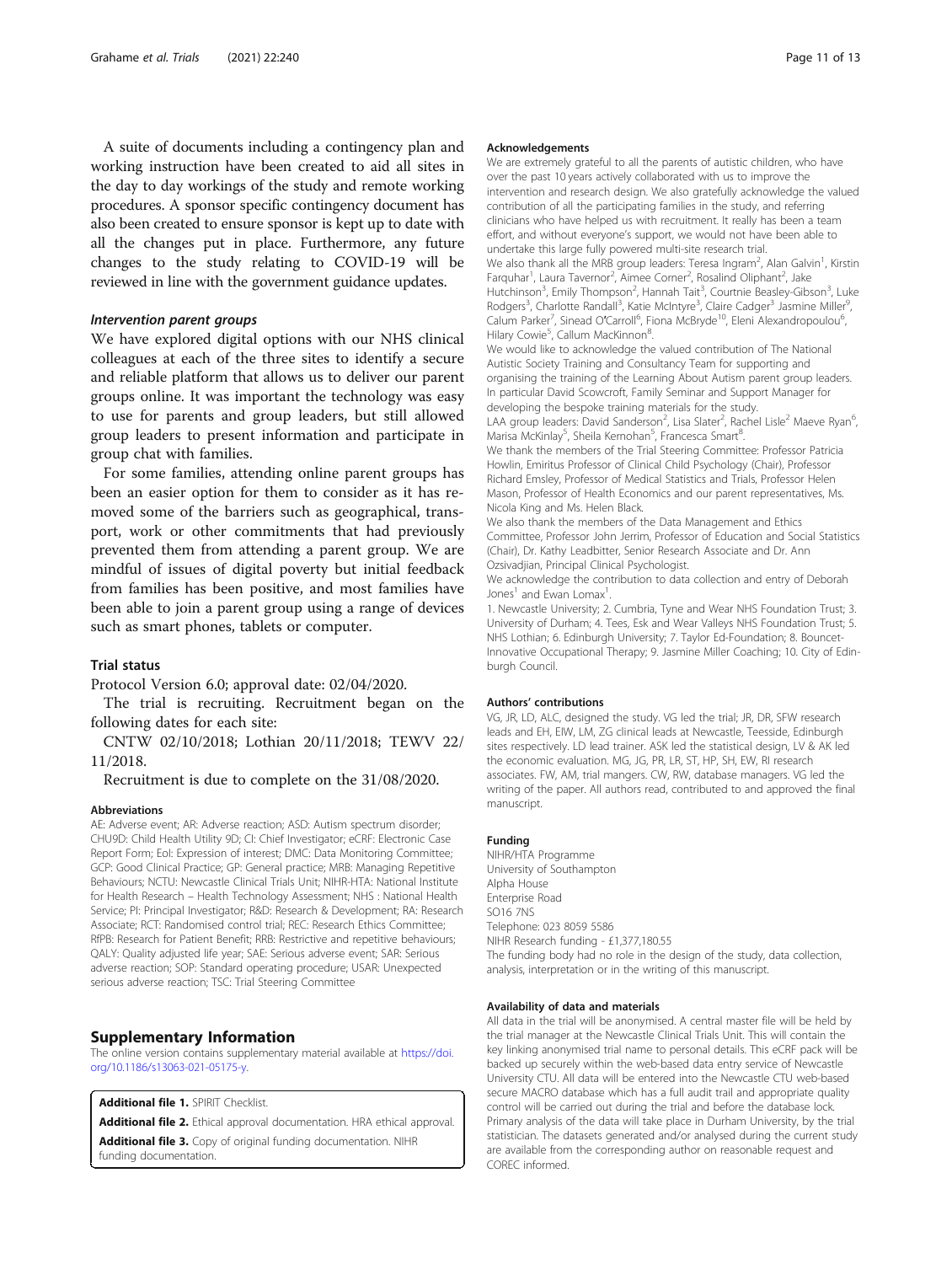## <span id="page-11-0"></span>Declarations

#### Ethics approval and consent to participate

This study received ethical approval from the South West - Cornwall & Plymouth Research Ethics Committee on the 20.08.18 (ref: 18/SW/0173). Informed consent will be obtained from all study participants.

#### Consent for publication

Not applicable

#### Competing interests

Professor Luke Vale was a panel member of the NIHR HTA Clinical Trials and Evaluation Panel until March 2018. There are no other competing interests.

#### Author details

<sup>1</sup>Cumbria, Northumberland, Tyne and Wear NHS Foundation Trust, Complex Neurodevelopmental Disorder Service (CNDS), Walkergate Park, Benfield Road, Newcastle upon Tyne NE6 4QD, UK. <sup>2</sup>Salvesen Mindroom Research Centre, The University of Edinburgh, Kennedy Tower, Morningside Terrace, Edinburgh EH10 5HF, UK. <sup>3</sup>National Autistic Society, North East Resource Centre, Newcastle upon Tyne NE5 2LW, UK. <sup>4</sup>Population Health Sciences Institute, Newcastle University, Level 3, Sir James Spence Institute, Royal Victoria Infirmary, Queen Victoria Road, Newcastle upon Tyne NE1 4LP, UK. 5 Salvesen Mindroom Research Centre, Child Life and Health, Royal Hospital for Sick Children, Edinburgh EH9 1LF, UK. <sup>6</sup>Royal Edinburgh Hospital, Kennedy Tower, Morningside Terrace, Edinburgh EH10 5HF, UK. <sup>7</sup>Durham Research Methods Centre, Durham University, South Road, Durham DH1 3LE, UK. <sup>8</sup>Population Health Sciences Institute, Newcastle University, Baddiley-Clark Building, Richardson Road, Newcastle upon Tyne NE2 4AA, UK. 9 Department of Anthropology, Durham University, South Rd, Durham DH1 3LE, UK. <sup>10</sup>Newcastle Clinical Trials Unit, Newcastle University 1-4 Claremont Terrace, Newcastle upon Tyne NE2 4AE, UK. <sup>11</sup>Psychology Department, Durham University, Science Laboratories, South Road, Durham DH1 3LE, UK. 12Derwentside CAMHS, 192 Medomsley Road, Consett DH8 5HT, UK.

## Received: 15 October 2020 Accepted: 8 March 2021 Published online: 01 April 2021

#### References

- 1. Elsabbagh M, Divan G, Koh YJ, Kim YS, Kauchali S, Marcín C, Montiel-Nava C, Patel V, Paula CS, Wang C, Yasamy MT, Fombonne E. Global prevalence of autism and other pervasive developmental disorders. Autism Res. 2012;5(3): 160–79. <https://doi.org/10.1002/aur.239>.
- 2. Baird G, Simonoff E, Pickles A, Chandler S, Loucas T, Meldrum D, Charman T. Prevalence of disorders of the autism spectrum in a population cohort of children in South Thames: the Special Needs and Autism Project (SNAP). Lancet. 2006;368(9531):210–5. [https://doi.org/10.1](https://doi.org/10.1016/S0140-6736(06)69041-7) [016/S0140-6736\(06\)69041-7](https://doi.org/10.1016/S0140-6736(06)69041-7).
- 3. Diagnostic and Statistical Manual of Mental Disorders: DSM-5. 5th ed., Arlington: American Psychiatric Association; 2013. DSM-V. [https://doi.org/1](https://doi.org/10.1176/appi) [0.1176/appi.](https://doi.org/10.1176/appi)
- 4. Manor-Binyamini I, Schreiber-Divon M. Repetitive behaviors: listening to the voice of people with high-functioning autism spectrum disorder. Res Autism Spectr Disord. 2019;64:23–30. [https://doi.org/10.1016/j.rasd.2](https://doi.org/10.1016/j.rasd.2019.04.001) [019.04.001](https://doi.org/10.1016/j.rasd.2019.04.001).
- 5. Bakan MB. The musicality of stimming: promoting neurodiversity in the ethnomusicology of autism. MC [Internet]. 2015May22 [cited 2021Mar.1]; 41(2). Available from: [https://journals.lib.unb.ca/index.php/MC/article/](https://journals.lib.unb.ca/index.php/MC/article/view/22914) [view/22914](https://journals.lib.unb.ca/index.php/MC/article/view/22914)
- 6. Greenberg JS, Seltzer MM, Hong J, Orsmond GI. Bidirectional effects of expressed emotion and behavior problems and symptoms in adolescents and adults with autism. Am J Ment Retard. 2006;111(4):229–49. [https://doi.](https://doi.org/10.1352/0895-8017(2006)111[229:BEOEEA]2.0.CO;2) [org/10.1352/0895-8017\(2006\)111\[229:BEOEEA\]2.0.CO;2.](https://doi.org/10.1352/0895-8017(2006)111[229:BEOEEA]2.0.CO;2)
- 7. Leadbitter K, Aldred C, McConachie H, Le Couteur A, Kapadia D, Charman T, et al. The autism family experience questionnaire (AFEQ): an ecologicallyvalid, parent-nominated measure of family experience, quality of life and prioritised outcomes for early intervention. J Autism Dev Disord. 2018;48(4): 1052–62. <https://doi.org/10.1007/s10803-017-3350-7>.
- South M, Ozonoff S, McMahon WM. Repetitive behavior profiles in Asperger syndrome and high-functioning autism. J Autism Dev Disord. 2005;35(2): 145–58. <https://doi.org/10.1007/s10803-004-1992-8>.
- 9. Hayes SA, Watson SL. The impact of parenting stress: a meta-analysis of studies comparing the experience of parenting stress in parents of children with and without autism spectrum disorder. J Autism Dev Disord. 2013; 43(3):629–42. [https://doi.org/10.1007/s10803-012-1604-y.](https://doi.org/10.1007/s10803-012-1604-y)
- 10. Leekam SR, Prior MR, Uljarevic M. Restricted and repetitive behaviors in autism spectrum disorders: a review of research in the last decade. Psychol Bull. 2011;137(4):562–93. [https://doi.org/10.1037/a0023341.](https://doi.org/10.1037/a0023341)
- 11. Grossman RB, Edelson LR, Tager-Flusberg H. Emotional facial and vocal expressions during story retelling by children and adolescents with highfunctioning autism. J Speech Language Hearing Res. 2013;56(3):1035–44. [https://doi.org/10.1044/1092-4388\(2012/12-0067\).](https://doi.org/10.1044/1092-4388(2012/12-0067))
- 12. Lampi A, Fitzpatrick P, Romero V, Amaral J, Schmidt RC. Understanding the influence of social and motor context on the co-occurring frequency of restricted and repetitive behaviors in autism. J Autism Dev Disord. 2020; 50(5):1479–96. [https://doi.org/10.1007/s10803-018-3698-3.](https://doi.org/10.1007/s10803-018-3698-3)
- 13. Coon JC, Rapp JT. Brief report: evaluating college students' perceptions of a child displaying stereotypic behaviors: Do changes in stereotypy levels affect ratings? J Autism Dev Disord. 2020;50(5):1827–33. [https://doi.org/10.1](https://doi.org/10.1007/s10803-019-03916-2) [007/s10803-019-03916-2](https://doi.org/10.1007/s10803-019-03916-2).
- 14. Griffin WB. Peer perceptions of students with autism spectrum disorders. Focus on Autism and Other Developmental Disabilities. 2019;34(3):183–92. [https://doi.org/10.1177/1088357618800035.](https://doi.org/10.1177/1088357618800035)
- 15. Cunningham AB, Schreibman L. Stereotypy in autism: the importance of function. Res Autism Spectr Disord. 2008;2(3):469–79. [https://doi.org/10.101](https://doi.org/10.1016/j.rasd.2007.09.006) [6/j.rasd.2007.09.006](https://doi.org/10.1016/j.rasd.2007.09.006).
- 16. Gordon C. Commentary: considerations on the pharmacological treatment of compulsions and stereotypies with serotonin reuptake inhibitors in pervasive developmental disorders. J Autism Dev Disord. 2000;30(5):437–8. [https://doi.org/10.1023/A:1005503607728.](https://doi.org/10.1023/A:1005503607728)
- 17. Hodgson AR, Grahame V, Garland D, Gaultier F, Lecouturier J, Le Couteur A. Parents' opinions about an intervention to manage repetitive behaviours in young children with autism spectrum disorder: a qualitative study. J Appl Res Intellect Disabil. 2018;31(S2):165–78. <https://doi.org/10.1111/jar.12317>.
- 18. Health Do, Education Df, Skills. National Service Framework for Children, Young People and Maternity Services. Standard 8: Disabled Children and Young People and those with Complex Health Needs. 2004. [https://www.](https://www.gov.uk/government/publications/national-service-framework-children-young-people-and-maternity-services) [gov.uk/government/publications/national-service-framework-children](https://www.gov.uk/government/publications/national-service-framework-children-young-people-and-maternity-services)[young-people-and-maternity-services.](https://www.gov.uk/government/publications/national-service-framework-children-young-people-and-maternity-services) Accessed 21 May 2019.
- 19. Oono IP, Honey EJ, McConachie H. Parent-mediated early intervention for young children with autism spectrum disorders (ASD). Evid Based Child Health Cochrane Rev J. 2013;8(6):2380–479. [https://doi.org/10.1](https://doi.org/10.1002/ebch.1952) [002/ebch.1952.](https://doi.org/10.1002/ebch.1952)
- 20. Green J, Charman T, McConachie H, Aldred C, Slonims V, Howlin P, le Couteur A, Leadbitter K, Hudry K, Byford S, Barrett B, Temple K, Macdonald W, Pickles A, PACT Consortium. Parent-mediated communication-focused treatment in children with autism (PACT): a randomised controlled trial. Lancet. 2010;375(9732):2152–60. [https://doi.org/10.1016/S0140-6736\(1](https://doi.org/10.1016/S0140-6736(10)60587-9) [0\)60587-9.](https://doi.org/10.1016/S0140-6736(10)60587-9)
- 21. Harrop C. Evidence-based, parent-mediated interventions for young children with autism spectrum disorder: the case of restricted and repetitive behaviors. Autism. 2015;19(6):662–72. [https://doi.org/10.11](https://doi.org/10.1177/1362361314545685) [77/1362361314545685](https://doi.org/10.1177/1362361314545685).
- 22. Wallace S, Parr J, Hardy A. One in a hundred: putting families at the heart of autism research. Autistica. 2013. <https://www.autistica.org.uk>. Accessed 21 May 2019.
- 23. Pellicano L, Dinsmore A, Charman T. A future made together: shaping autism research in the UK. 2013. [https://discovery.ucl.ac.uk/id/eprint/14](https://discovery.ucl.ac.uk/id/eprint/1495583/1/A_Future_Made_Together_1.2_LR.pdf) [95583/1/A\\_Future\\_Made\\_Together\\_1.2\\_LR.pdf.](https://discovery.ucl.ac.uk/id/eprint/1495583/1/A_Future_Made_Together_1.2_LR.pdf) Accessed 21 May 2019.
- 24. Préfontaine I, Lanovaz MJ, McDuff E, McHugh C, Cook JL. Using mobile technology to reduce engagement in stereotypy: a validation of decisionmaking algorithms. Behav Modif. 2019;43(2):222–45. [https://doi.org/10.1177/](https://doi.org/10.1177/0145445517748560) [0145445517748560](https://doi.org/10.1177/0145445517748560).
- 25. Grahame V, Brett D, Dixon L, McConachie H, Lowry J, Rodgers J, Steen N, le Couteur A. Managing repetitive behaviours in young children with autism spectrum disorder (ASD): pilot randomised controlled trial of a new parent group intervention. J Autism Dev Disord. 2015;45(10):3168–82. [https://doi.](https://doi.org/10.1007/s10803-015-2474-x) [org/10.1007/s10803-015-2474-x.](https://doi.org/10.1007/s10803-015-2474-x)
- 26. Davidson J. Children and young people in mind: the final report of the National CAMHS Review. London: Department of Health. 2008. [https://](https://www.basw.co.uk/system/files/resources/basw_31351-4_0.pdf) [www.basw.co.uk/system/files/resources/basw\\_31351-4\\_0.pdf](https://www.basw.co.uk/system/files/resources/basw_31351-4_0.pdf) Accessed 21 May 2019.